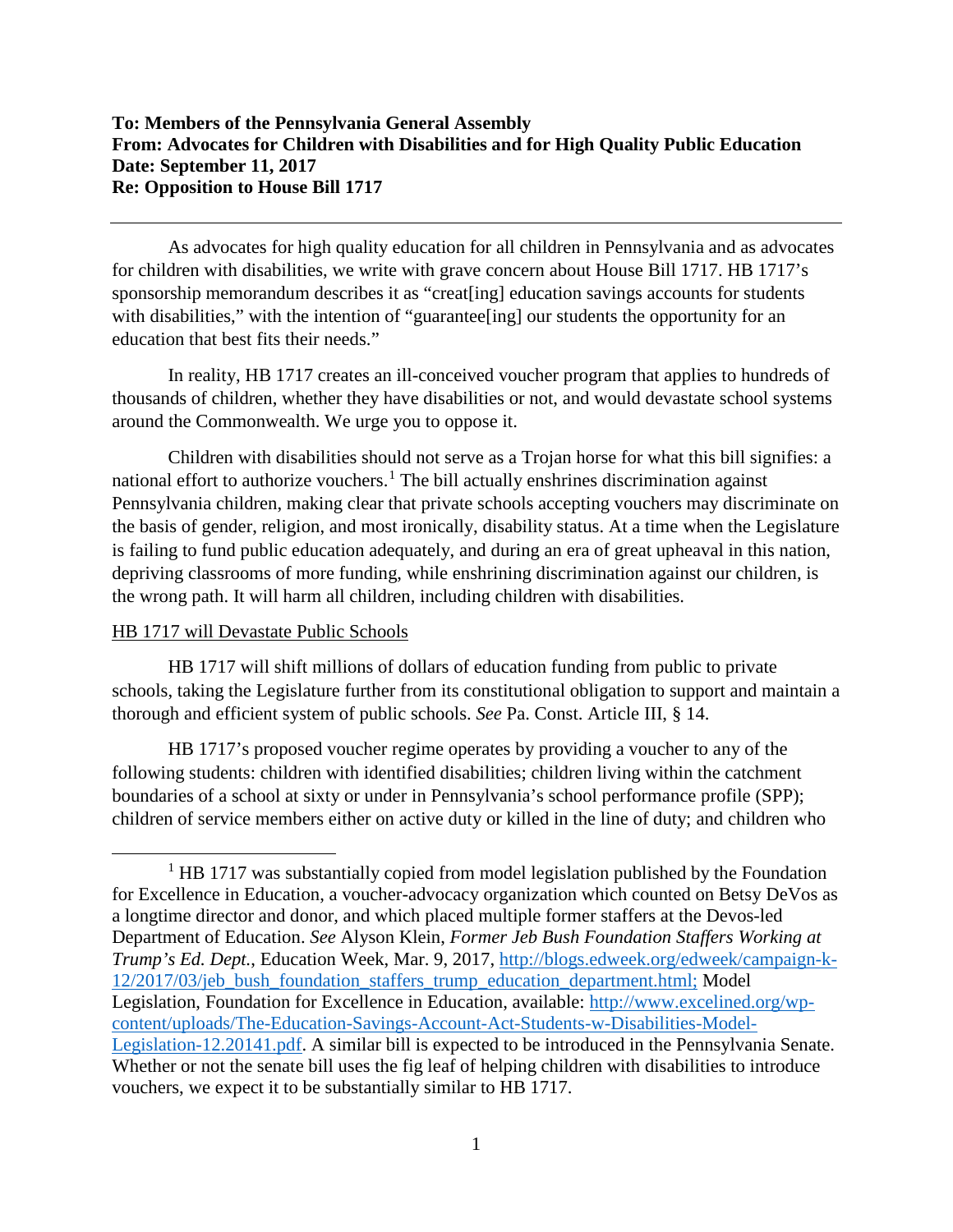received a voucher the previous year. H.B. 1717, Printer No. 2302, § 2601-J(1)-(5) (Aug. 16, 2017). It funds the voucher by subtracting a per capita share of basic education funds directly from that child's "prior school district," and instead sends those funds to the private school where a child enrolls. *Id.*  $\S$  [2](#page-1-0)601-J(d).<sup>2</sup> That school district is responsible for funding that child's voucher until he or she graduates from high school. *Id.* § 2601-J(g). [3](#page-1-1) This structure will devastate public schools.

While the bill is ostensibly targeted to children with disabilities, its true target appears to be public education itself. It does so by targeting schools that do not perform well on state assessments. And as is expected in a system that is underfunded by billions of dollars, there are many of them: 645 schools failed to reach an SPP of sixty last year. Even that, however, discounts the scope of the impact of HB 1717. Schools are part of school districts, and it is those entire school districts, rather than individual schools, that would suffer as funding is transferred from public to private institutions. Thus, a reasonable expectation is that SPP scores for other schools in affected school districts will also drop. This, too, is of consequence: another 741 schools have SPP scores between sixty and seventy, and therefore would be at significant risk of losing funds as resources dwindle, teachers are laid off, and classroom supports are removed. Together, this is close to half of the Commonwealth's public schools.[4](#page-1-2)

Nor would HB 1717's voucher allow poor children to attend the private schools of their choice. That is, while financially devastating to the classrooms of the school districts from which it will come, the voucher will not pay close to the tuition of private schools. A child in Philadelphia, for example, would receive a voucher of approximately \$4,827.<sup>[5](#page-1-3)</sup> While this would

 $\overline{a}$ 

<span id="page-1-1"></span><sup>3</sup> Oddly, the original school district, as the "qualified student's prior school district," appears responsible for vouchers payments through high school, *even if the child moves to an entirely different school district*. *Id.* § 2601-J(d). This means that a kindergartner in the Erie School District could receive a voucher, immediately move across the Commonwealth to the Philadelphia suburbs, and the Erie school district would still be responsible for funding that child's voucher for the next eleven years.

<span id="page-1-2"></span><sup>4</sup> The bill acknowledges there will be significant money wasted on the program itself that could otherwise be spent on education. First, by diverting ten percent of the voucher to administration costs, *id*. § 2601-J(d), then by authorizing the appropriation of even more administrative funds each year, *id*. § 2601-J(e)-(f). Thus, rather than spending money on educating children, HB 1717 sets the stage for instead spending money to administer the spending of money.

<span id="page-1-3"></span> $<sup>5</sup>$  The bill is not written clearly, but it appears that the calculation for a voucher would be</sup> ninety percent of a school district's basic education funding divided by its average daily membership. *See id.* § 2601-J(d). To the extent it is instead calculated at 90% of the state's share of a charter school payment, as it could be interpreted, it would be even less.

<span id="page-1-0"></span> $2$  Besides tuition, the voucher can be used for other educational services, including books, test prep, special education services, and fees to manage the vouchers themselves. *Id.* § 2601-  $J(c)(6)$ .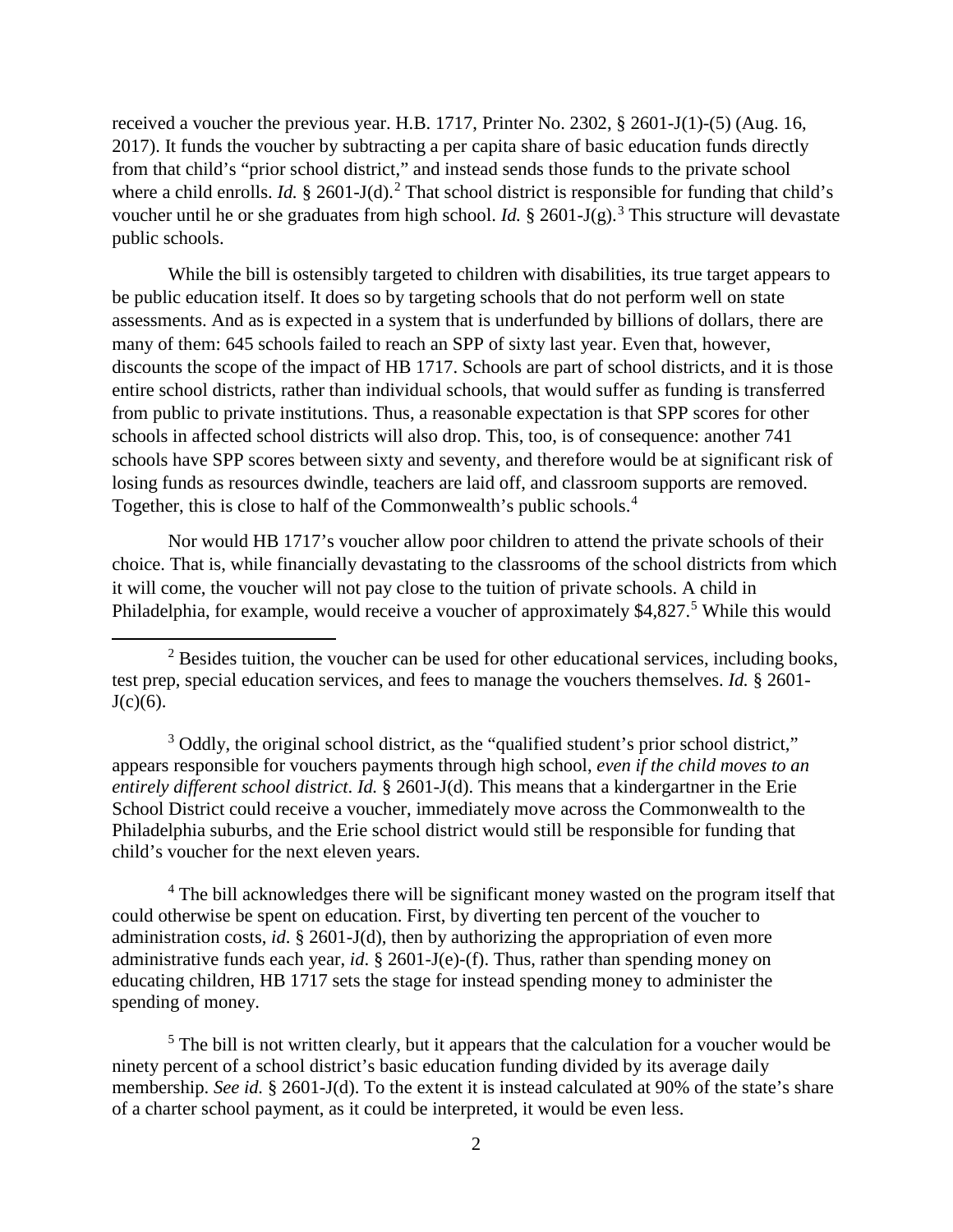shift millions of public dollars to families that already choose private schools, it will not give poor children the capacity to attend private schools, where tuitions regularly exceed \$25,000 per child.

It is perhaps for this reason that HB 1717, while banning discrimination on the basis of race or national origin, declines to ban religious discrimination, *see id.* § 2601-J (definitions) (prohibiting discrimination only on the basis of race, color, or national origin): because the only schools where such a voucher would be even close to sufficient are those schools subsidized by religious organizations. It is difficult to think of a time in recent years where the dangers of discrimination in our society have been more present. Yet that is what HB 1717 allows: it authorizes public money sent to private schools that discriminate on the basis of religion, disability, gender, and/or sexual identity.

Each child in this Commonwealth is legally entitled to a quality education, whether they worship in a church, temple, or mosque, or whether they do not worship at all. Devastating public education on the one hand, and then allowing discrimination on the other, is not a path that this Commonwealth should countenance.

## HB 1717 will Harm Children with Disabilities

l

Given the stated purpose of HB 1717—assisting children with disabilities—it is important to note that this bill not only will remove all legal protections for those children, but will actively harm them. First, it will result in children with disabilities attending ever more underfunded public schools, while providing some of them with a voucher that is insufficient to pay private school tuition. Second, it allows private schools to discriminate against them because they have a disability. *See id.* § 2601-J. That is, under HB 1717, a private school may take vouchers from children without disabilities, while shutting the door on those children with them. *See id.* § 2601-J (definitions). Third, it disclaims that private schools are agents of the state or federal government, shielding private schools from compliance with foundational laws that protect exceptional children, such as the Individuals with Disabilities Education Act (IDEA).<sup>[6](#page-2-0)</sup> *Id.* § 2604(a). And fourth, it makes clear that a private school accepting vouchers needs to make no changes to its practices whatsoever, even if those practices make it impossible for children with disabilities to attend those schools. *Id.* § 2604(a).

Children with disabilities are legally entitled to an education that helps them achieve their vast potential. For some children, this means a considerable amount of resources must be allocated to help get them there, a need that often comes up against the reality of underresourced schools. But HB 1717 does not solve that problem. Instead, it makes it worse, by creating a system where children with disabilities will be in public schools even more underfunded than

<span id="page-2-0"></span><sup>6</sup> Disclaiming rights under IDEA comes with profound costs to children with disabilities and their families. *See* Dana Goldstein, *Special Ed School Vouchers May Come With Hidden Costs*, N.Y. Times, Apr. 11, 2017, https://www.nytimes.com/2017/04/11/us/school-vouchersdisability.html.